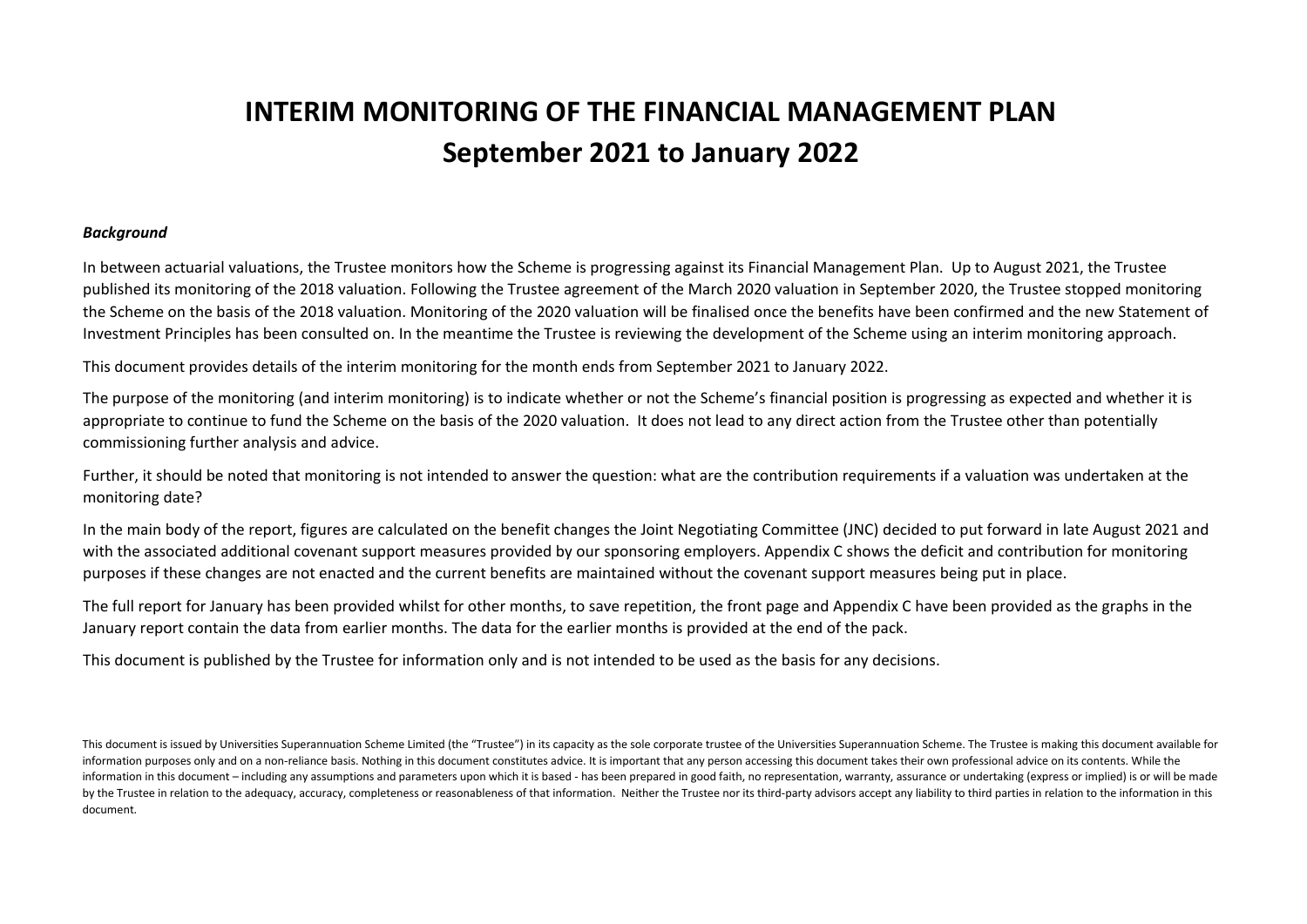# **INTERIM MONITORING OF THE FINANCIAL MANAGEMENT PLAN**

#### *Differences between monitoring and actuarial valuation*

The monitoring approach is not as thorough and hence does not give the same outcome as would be given by an actuarial valuation at the effective date. This is for a number of reasons, including:

- While monitoring updates the main financial assumptions, these and other assumptions do not go through the same level of assessment as would be the case for an actuarial valuation; in particular they do not necessarily reflect the risk capacity and appetite of employers at that date. In practice for an actuarial valuation the Trustee's Integrated Risk Management Framework would influence the choice of assumptions.
- An actuarial valuation would require consultation with UUK in relation to the assumptions used and the contributions payable; it is not possible to pre-judge the outcome of any such process.
- The deficit recovery contributions are based on the recovery plan parameters shown. At a valuation, additional factors (including the views of the Pensions Regulator) would be considered which could result in a different recovery plan.
- The calculations do not allow for new membership data, and contain some approximations relative to an actuarial valuation.

The monitoring position is relatively volatile from month to month, and in light of this the Trustee considers the overall history and trends since the valuation date rather than just the position at the monitoring date.

### *Key messages from interim monitoring as at end January 2022*

- Having considered the monitoring, including consideration of the metrics, the Trustee does not consider it necessary to commission further analysis and advice at the current date.
- Since 31 March 2020 experience month by month has been volatile but the general trend has been:
- o The value of the Scheme's assets has recovered, now exceeding pre-pandemic levels, and at the end of January amounts to £89.3bn.
- o The Technical Provisions deficit has fallen due to the increase in asset prices being greater than the increase in Technical Provisions liability. The change in the self-sufficiency deficit has been smaller, but at end of January is also lower than on the valuation date.
- o The future service contribution requirement has increased due to lower future investment return expectations however deficit recovery contributions on the monitoring basis have decreased. The aggregate impact has varied over the period but at the end of January the total contribution requirements based on the interim monitoring are lower than at the valuation date.
- Inflation expectations are significantly higher now than at the valuation date, leading to an increased cost saving from the 2.5% inflation cap on the JNC-proposed benefit structure since the valuation date. The figures for recent months in the appendix indicate that contribution requirements for the current benefit structure remain around 50% of salary, if the JNC-proposed benefit changes and improved covenant support do not go ahead, which is considerably higher than the current joint contribution rate of 31.2%.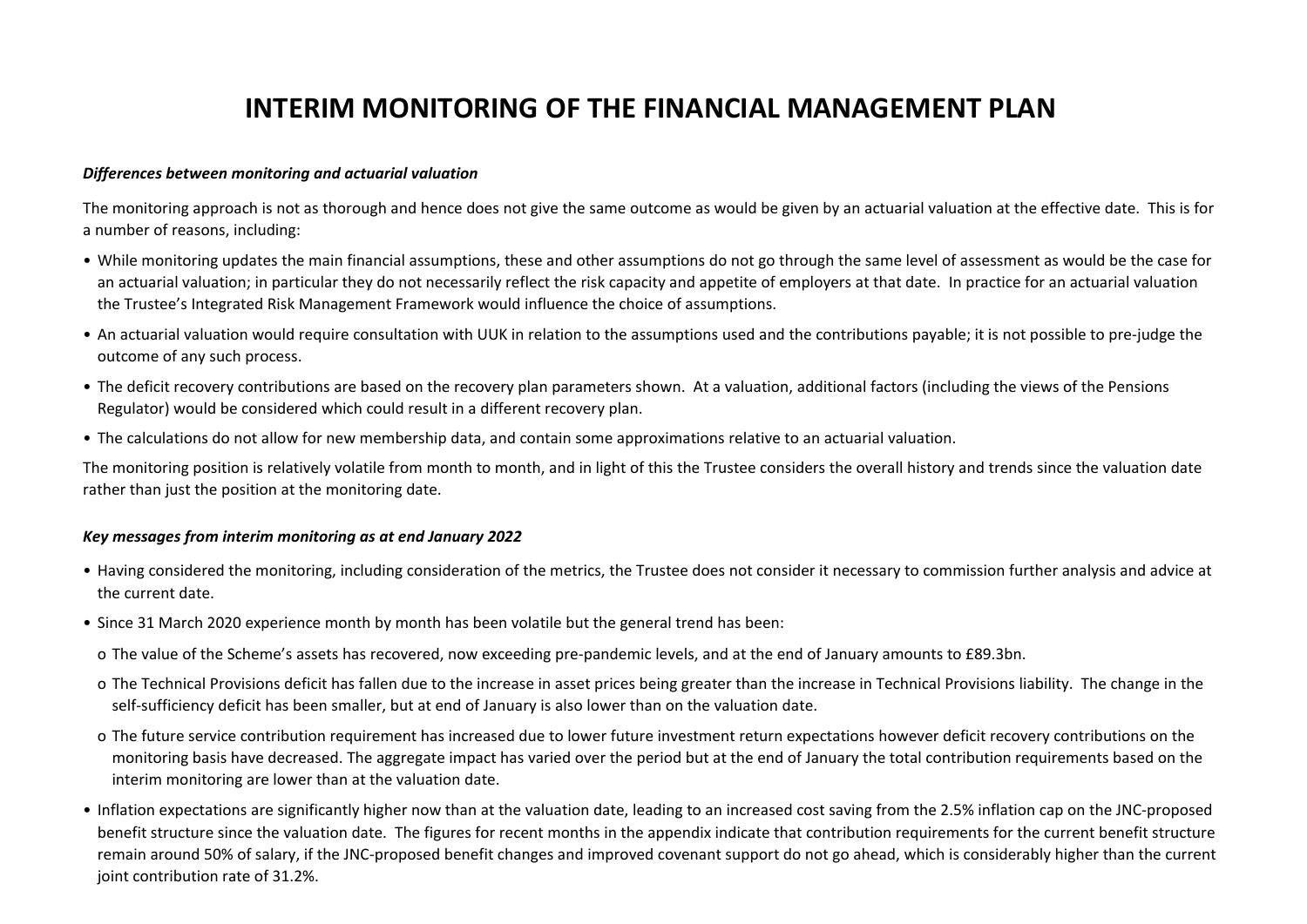# **INTERIM MONITORING OF THE FINANCIAL MANAGEMENT PLAN - END JANUARY 2022** JNC-proposed benefit structure implemented in April 2022

| <b>Technical Provisions Deficit</b>                           |                            | <b>Self-Sufficiency Deficit</b>                   |                                      | <b>Affordable Risk Capacity (ARC)</b>                          |                              |  |  |
|---------------------------------------------------------------|----------------------------|---------------------------------------------------|--------------------------------------|----------------------------------------------------------------|------------------------------|--|--|
| £2.9bn                                                        |                            |                                                   | £29.8bn                              |                                                                | £33 - 36bn                   |  |  |
| Valuation date (31/03/2020)                                   | £14.1bn                    | Valuation date                                    | £35.5bn                              | Valuation date                                                 | £30 - 33bn                   |  |  |
| Liability                                                     | £92.2bn                    | Liability                                         | £119.1bn                             | <b>IRMM</b><br>(Self-sufficiency deficit as percentage of ARC) | 87%                          |  |  |
| Pre-retirement discount rate<br>Post-retirement discount rate | $Gilts + 2.45%$            | Discount rate                                     | Gilts + $0.56%$                      | Valuation date                                                 | 113%                         |  |  |
|                                                               | Gilts $+0.56%$             |                                                   |                                      |                                                                | IRMM: Amber                  |  |  |
| <b>Future Service Cost</b>                                    |                            |                                                   | <b>Deficit Recovery Contribution</b> |                                                                | <b>Total Contribution</b>    |  |  |
| 25.8%                                                         |                            | Remaining recovery period<br>0.25% outperformance | 0.0%                                 | Remaining recovery period<br>0.25% outperformance              | 25.8%                        |  |  |
| Ratio FSC to amount being paid                                | 104%                       | 10 year recovery period<br>No outperformance      | 2.9%                                 | 10 year recovery period<br>No outperformance                   | 28.7%                        |  |  |
| Valuation date (amount being paid)                            | 24.9%                      | Valuation date                                    | 6.3%                                 | Valuation date                                                 | 31.2%                        |  |  |
| <b>Future Service Cost:</b>                                   | Green                      |                                                   | DRC Adequacy:<br>Green               |                                                                | Total contribution:<br>Green |  |  |
| <b>Assets</b>                                                 |                            |                                                   | <b>Metrics</b>                       |                                                                | Covenant                     |  |  |
| £89.3bn                                                       |                            |                                                   | 31-Mar-20<br>31-Jan-22               | <b>Strong</b>                                                  |                              |  |  |
| Valuation date                                                | £66.5bn                    | Metric A                                          | 7.2<br>10.0                          | Valuation date                                                 | Strong                       |  |  |
| 'Breakeven' discount rate                                     | Gilts + 1.38%<br>CPI-0.02% | Metric B<br>Metric C                              | 4.3<br>$-4.0$<br>46.1<br>40.6        |                                                                | Covenant:<br>Green           |  |  |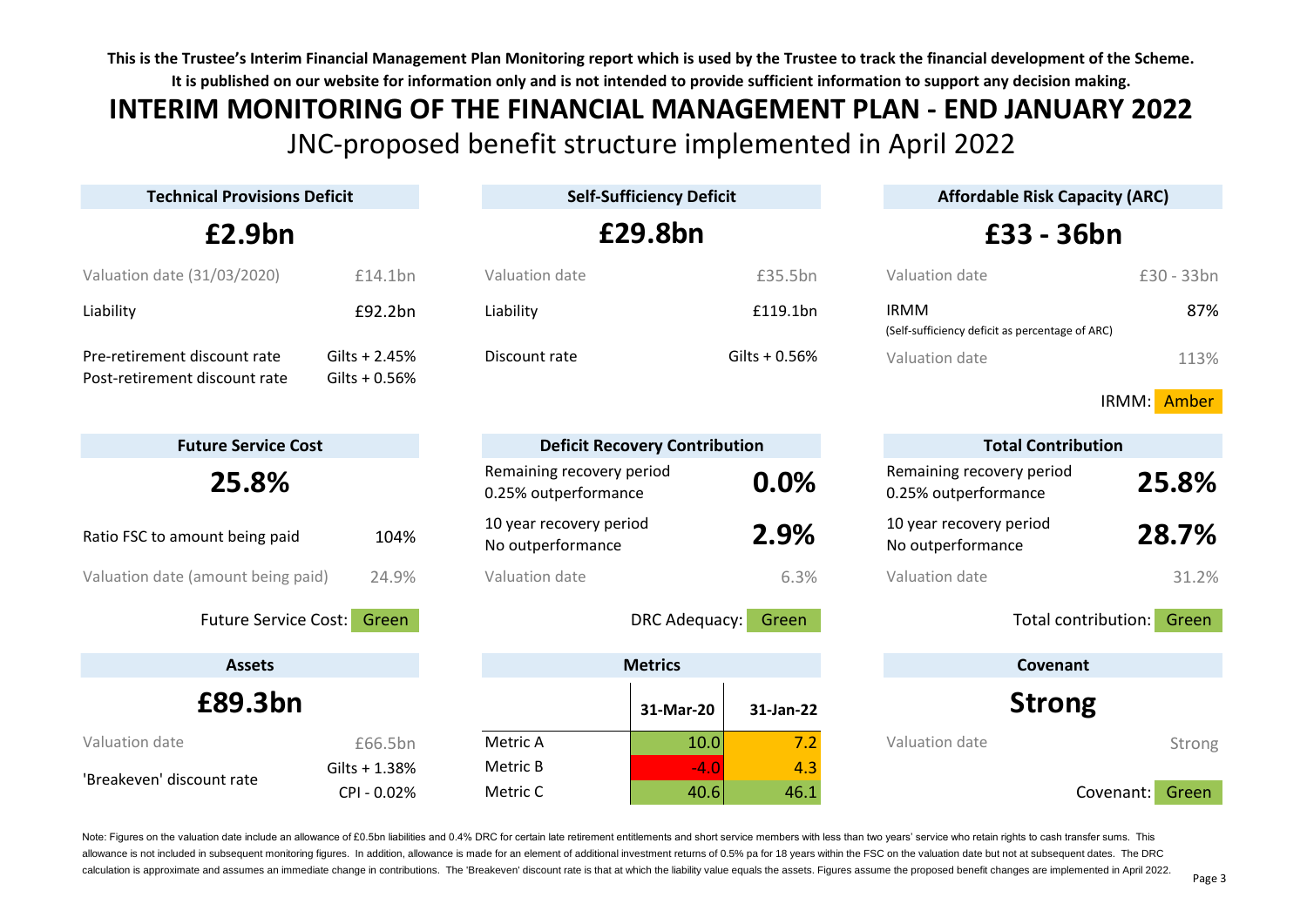# **INTERIM MONITORING OF THE FINANCIAL MANAGEMENT PLAN - END JANUARY 2022** JNC-proposed benefit structure implemented in April 2022

| <b>Technical Provisions - Assumptions</b> |                 |                 | Gilts (single equivalent) nominal                                                                                         |
|-------------------------------------------|-----------------|-----------------|---------------------------------------------------------------------------------------------------------------------------|
|                                           | 31-Mar-20       | 31-Jan-22       | 1.5%<br>1.2%                                                                                                              |
| FBB Pre ret 30 yr expected return 55%     | Gilts $+ 5.28%$ | Gilts $+3.72%$  | 0.9%                                                                                                                      |
| Pre-retirement discount rate              | Gilts + $2.75%$ | Gilts + $2.45%$ | 0.6%<br>0.3%                                                                                                              |
| Post-retirement discount rate             | Gilts $+1\%$    | Gilts $+0.56%$  | 0.0%<br>20                                                                                                                |
| Gilts (single equivalent) nominal         | 0.7%            | 1.4%            | Apr 20<br>May 20<br>Jul 20<br>Aug 20<br>Sep 20<br>Oct 20<br>Dec 20<br>Dec 20<br>Den 21<br>Jan 21<br>$\overline{\epsilon}$ |
| CPI (single equivalent)                   | 2.1%            | 2.8%            | TP CPI and CPI capped at 2.5% (s                                                                                          |
| CPI with 2.5% cap (single equivalent)     | 1.7%            | 2.0%            | 3.0%<br>2.7%                                                                                                              |
|                                           | Gilts $+1.6%$   | Gilts $+1.2%$   | 2.4%                                                                                                                      |
| Single equivalent discount rate           | $CPI + 0.3%$    | $CPI - 0.2%$    | 2.1%<br>1.8%<br>1 EQ                                                                                                      |

### **Self-sufficiency - Assumptions**

|                                   | 31-Mar-20    | 31-Jan-22      |
|-----------------------------------|--------------|----------------|
| Discount rate                     | Gilts $+1\%$ | Gilts $+0.56%$ |
| Gilts (single equivalent) nominal | 0.7%         | 1.4%           |
| CPI (single equivalent)           | 2.6%         | 3.3%           |
| Single equivalent discount rate   | $CPI - 0.9%$ | $CPI - 1.3%$   |

## **Affordable Risk Capacity Discount rates (Gilts+)**

|               | 31-Mar-20     | 31-Jan-22      |
|---------------|---------------|----------------|
| Discount rate | Gilts $+1.2%$ | Gilts $+0.78%$ |





#### **FBB expected pre-retirement return relative to 30 yr nominal gilts**



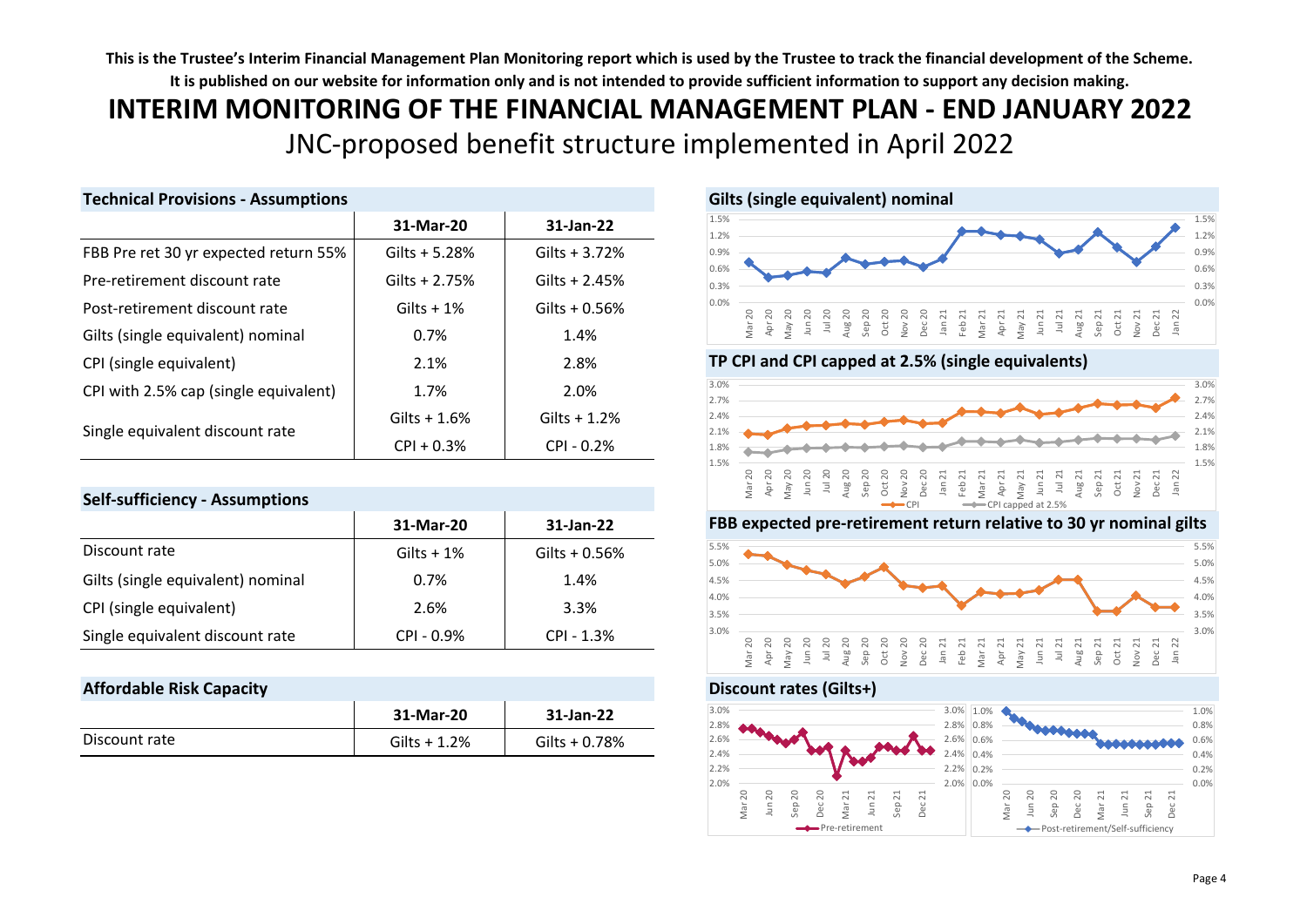# **INTERIM MONITORING OF THE FINANCIAL MANAGEMENT PLAN - END JANUARY 2022** JNC-proposed benefit structure implemented in April 2022

# **Technical Provisions Technical Provisions Deficit (£bn)**

|                        | 31-Mar-20 | 31-Jan-22 | Change  |
|------------------------|-----------|-----------|---------|
| Assets Ebn             | 66.5      | 89.3      | $+22.8$ |
| Liabilities £bn        | 80.6      | 92.2      | $+11.6$ |
| Deficit £bn            | 14.1      | 2.9       | $-11.2$ |
| <b>Funded Status %</b> | 83%       | 97%       | $+14%$  |

#### $f($ £2 £4  $£6$ £8 £10 £12 £14 £16 £18 £20  $f($ £2 £4 £6 £8 £10 £12 £14 £16 £18 £20 Mar 20  $\frac{1}{2}$ May 20 Jun 20 Jul 20 Aug 20 Sep 20 Oct 20 Nov 20 Dec 20 Jan 21 Feb 21 Mar 21 Apr 21 May 21 Jun 21 Jul 21 Aug 21 Sep 21 Oct 21 Nov 21 Dec 21<br>Jan 22  $\overline{a}$





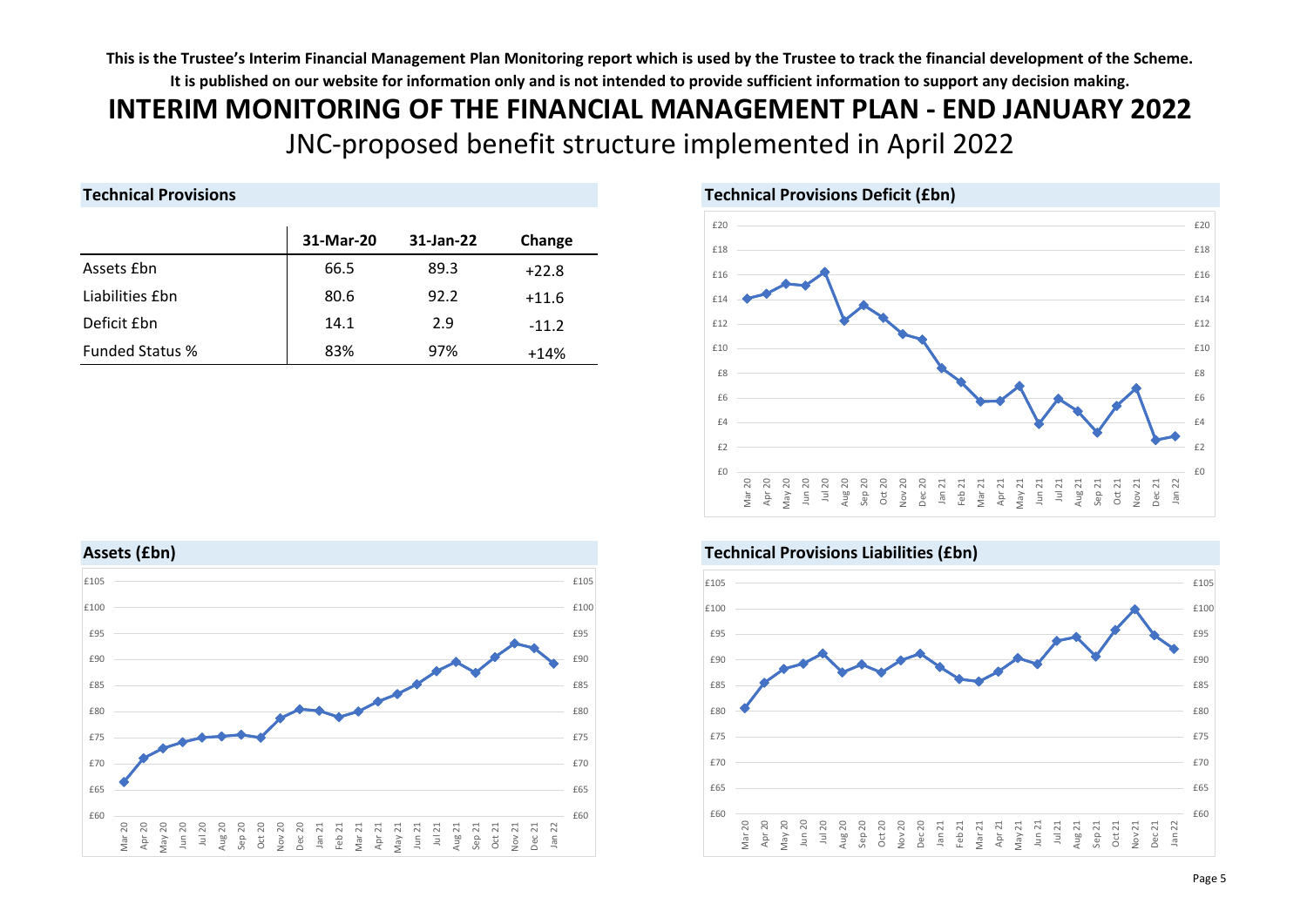# **INTERIM MONITORING OF THE FINANCIAL MANAGEMENT PLAN - END JANUARY 2022** JNC-proposed benefit structure implemented in April 2022

# **Future service contributions required Self-Sufficiency**

|                                            | 31-Mar-20 | 31-Jan-22 |                        | 31-Mar-20 | 31-Jan-22 | Chango  |
|--------------------------------------------|-----------|-----------|------------------------|-----------|-----------|---------|
| DB Future Service Cost over next 12 months | 19.2%     | 20.1%     | Assets £bn             | 66.5      | 89.3      | $+22.8$ |
| Expenses                                   | $0.4\%$   | $0.4\%$   | Liabilities £bn        | 102.0     | 119.1     | $+17.1$ |
| Expected DC conts over next 12 months 1    | 5.3%      | 5.3%      | Deficit Ebn            | 35.5      | 29.8      | $-5.7$  |
| Total $^2$                                 | 24.9%     | 25.8%     | <b>Funded Status %</b> | 65%       | 75%       | $+10%$  |

#### **Note**

1. Includes 0.1% subsidy.

2. Excludes deficit contributions.



#### **Future service contributions required (including DC) Self-Sufficiency Deficit (£bn)**

|                               | 31-Mar-20 | 31-Jan-22 |
|-------------------------------|-----------|-----------|
| TP Sensitivity (£bn) $1$      | $-1.6$    | $-1.9$    |
| TP Duration of scheme (years) | 20        | ንበ        |

#### **Note**

1. Sensitivity is the impact of a +0.1% change in the discount rates on the TP basis

| 31-Mar-20 | 31-Jan-22 |                        | 31-Mar-20 | 31-Jan-22 | Change  |
|-----------|-----------|------------------------|-----------|-----------|---------|
| 19.2%     | 20.1%     | Assets Ebn             | 66.5      | 89.3      | $+22.8$ |
| 0.4%      | 0.4%      | Liabilities £bn        | 102.0     | 119.1     | $+17.1$ |
| 5.3%      | 5.3%      | Deficit Ebn            | 35.5      | 29.8      | $-5.7$  |
| 24.9%     | 25.8%     | <b>Funded Status %</b> | 65%       | 75%       | $+10%$  |

|                          | 31-Mar-20 | 31-Jan-22 | Change |
|--------------------------|-----------|-----------|--------|
| 10% of pay for 30yrs £bn | 31.4      | 34.2      |        |

# £46



### **Sensitivity and Duration Gap between Self-Sufficiency and Technical Provisions (£bn)**

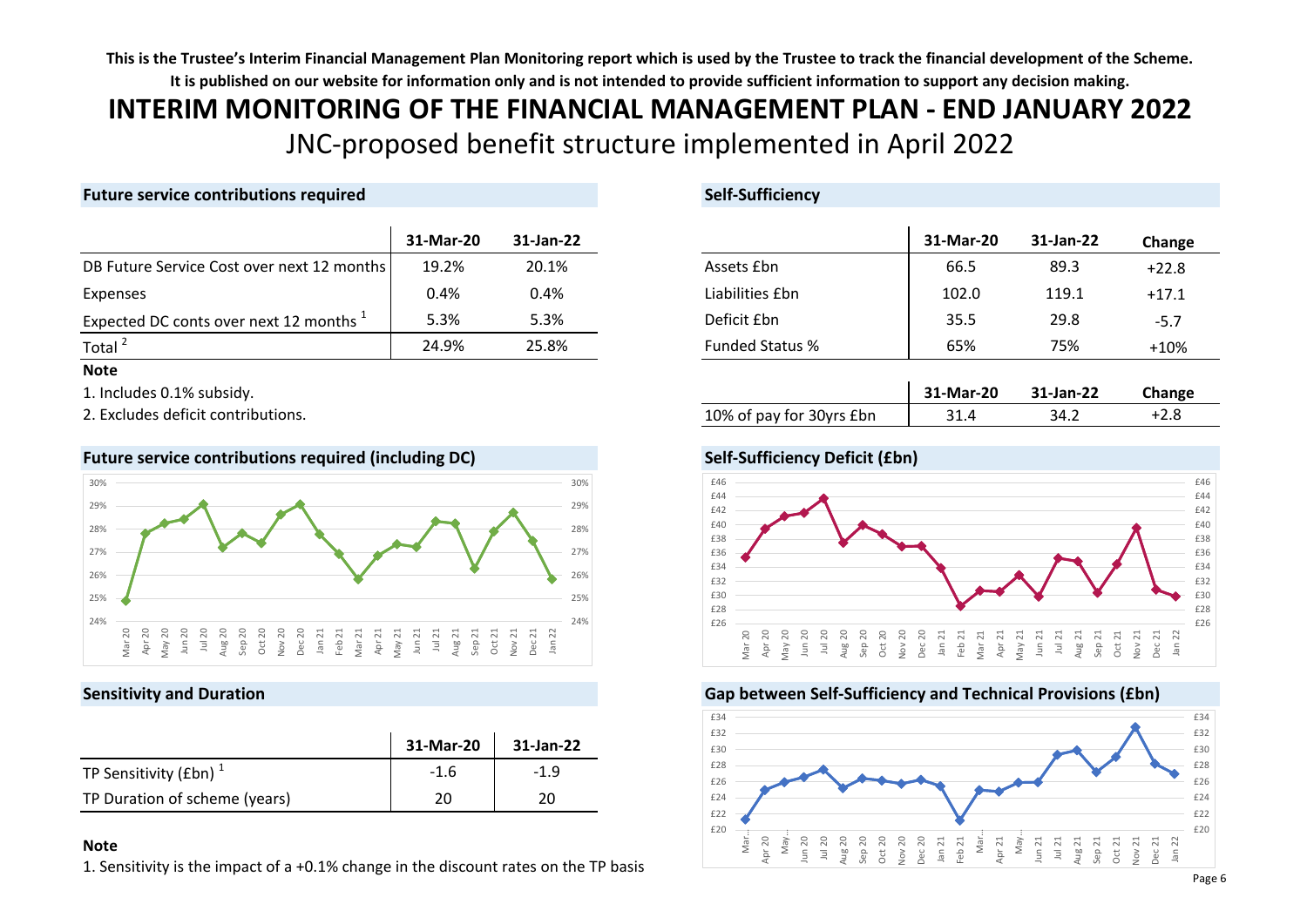# APPENDIX A - RAG rating definitions **INTERIM MONITORING OF THE FINANCIAL MANAGEMENT PLAN - END JANUARY 2022**

### **IRMM**

Self-sufficiency deficit as percentage of affordable risk capacity Green Less than 80% Amber Between 80% and 115% Red Greater than 115%

## **Future Service Cost**

Ratio of future service cost to future service contribution being paid Green Up to 115% (c28% based on proposed post 1 April 2022 benefits) Amber 115% to 125% (c28%-31%) Red Above 125% (c31%)

# **Deficit Recovery Contribution**

1) Deficit contribution requirement over the remaining recovery period allowing for outperformance (0.25% pa from the 2021 Scheme Actuary review)

2) Deficit contribution requirement over a ten year recovery period with no allowance for outperformance

Green If actual DRC payable is at least those required under both calculations 1 and 2 above

Amber If the actual DRC payable is lower than that under calculation 1 or 2

Red If the actual DRC payable is lower than that under both calculations 1 and 2

# **Total contribution**

Green If the total contribution requirement using DRC calculations 1 and 2 above is less than or equal to the total contribution being paid

Amber If the total contribution requirement using DRC calculation 1 or 2 above is less than or equal to the total contribution being paid

Red If the total contribution requirement using DRC calculations 1 and 2 above is greater than the total contribution being paid

### **Covenant**

Green "Strong", as assessed by the covenant advisor Amber "Strong" but on negative watch Red "Tending to Strong" or lower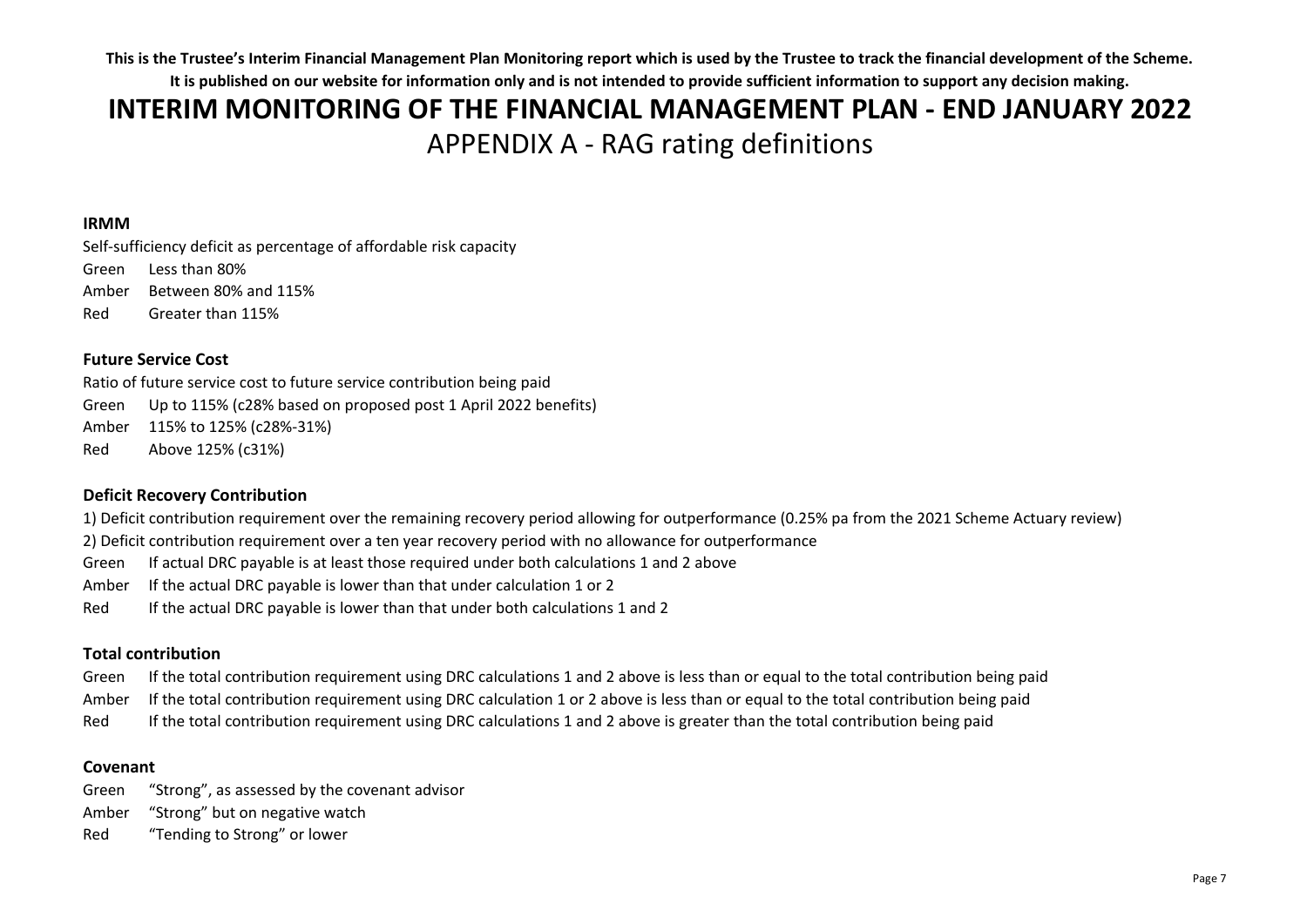# **INTERIM MONITORING OF THE FINANCIAL MANAGEMENT PLAN - END JANUARY 2022** APPENDIX B - Metric definitions

# **Metric A**

Affordable risk capacity less (self-sufficiency liability less Technical Provisions) Green Headroom > Asset transition and demographic risks Amber Asset transition risk < Headroom < Asset transition risk and demographic risks Red Headroom < Asset transition risk

# **Metric B**

Affordable risk capacity less self-sufficiency deficit Green Headroom > Asset transition risk Amber 0 < Headroom < Asset transition risk Red Headroom < 0

# **Metric C**

Available risk capacity less self-sufficiency deficit Green Headroom > 'Value at risk' Amber Asset transition risk and demographic risks < Headroom < 'Value at risk' Red Headroom < Asset transition risk and demographic risks

### **Note**

Asset and demographic transition risk, and available risk capacity, have not been updated since the valuation date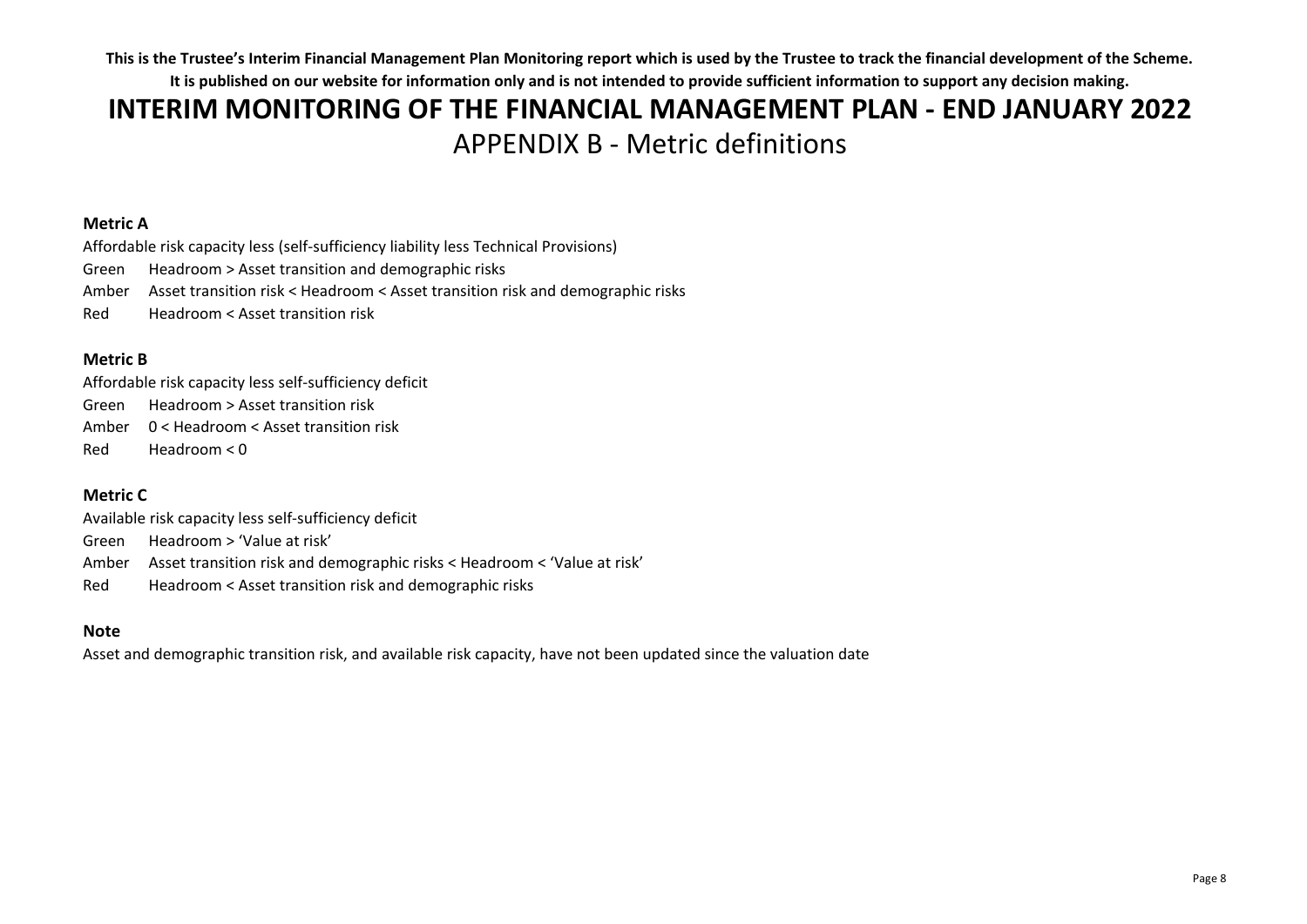# **INTERIM MONITORING OF THE FINANCIAL MANAGEMENT PLAN - END JANUARY 2022**

APPENDIX C - Benefit changes not enacted and without enhanced covenant support measures

| <b>Technical Provisions Deficit</b>               |           |                               | <b>Future Service Cost</b>                        |       |
|---------------------------------------------------|-----------|-------------------------------|---------------------------------------------------|-------|
| £7.3bn                                            |           |                               | 42.2%                                             |       |
| Valuation date (31/03/2020)                       |           | £18.4bn                       | Valuation date                                    | 37.0% |
|                                                   |           |                               | Amount being paid                                 | 24.9% |
| <b>Assumptions</b>                                |           |                               |                                                   |       |
|                                                   | 31-Mar-20 | 31-Jan-22                     | Ratio FSC to amount being paid                    | 169%  |
| Pre-retirement discount rate                      |           | Gilts + $2\%$ Gilts + $1.8\%$ |                                                   |       |
| Post-retirement discount rate                     |           | Gilts + $1\%$ Gilts + 0.56%   |                                                   |       |
|                                                   |           |                               |                                                   |       |
| <b>Deficit Recovery Contribution</b>              |           |                               | <b>Total Contribution</b>                         |       |
| Remaining recovery period<br>0.25% outperformance |           | 5.0%                          | Remaining recovery period<br>0.25% outperformance | 47.2% |
| 10 year recovery period<br>No outperformance      |           | 7.3%                          | 10 year recovery period<br>No outperformance      | 49.5% |
| Valuation date                                    |           | 15.6% *                       | Valuation date                                    | 52.6% |
| Amount being paid                                 |           | 6.3%                          |                                                   |       |

| ount being paid            | 24.9% |
|----------------------------|-------|
| p FSC to amount being paid | 169%  |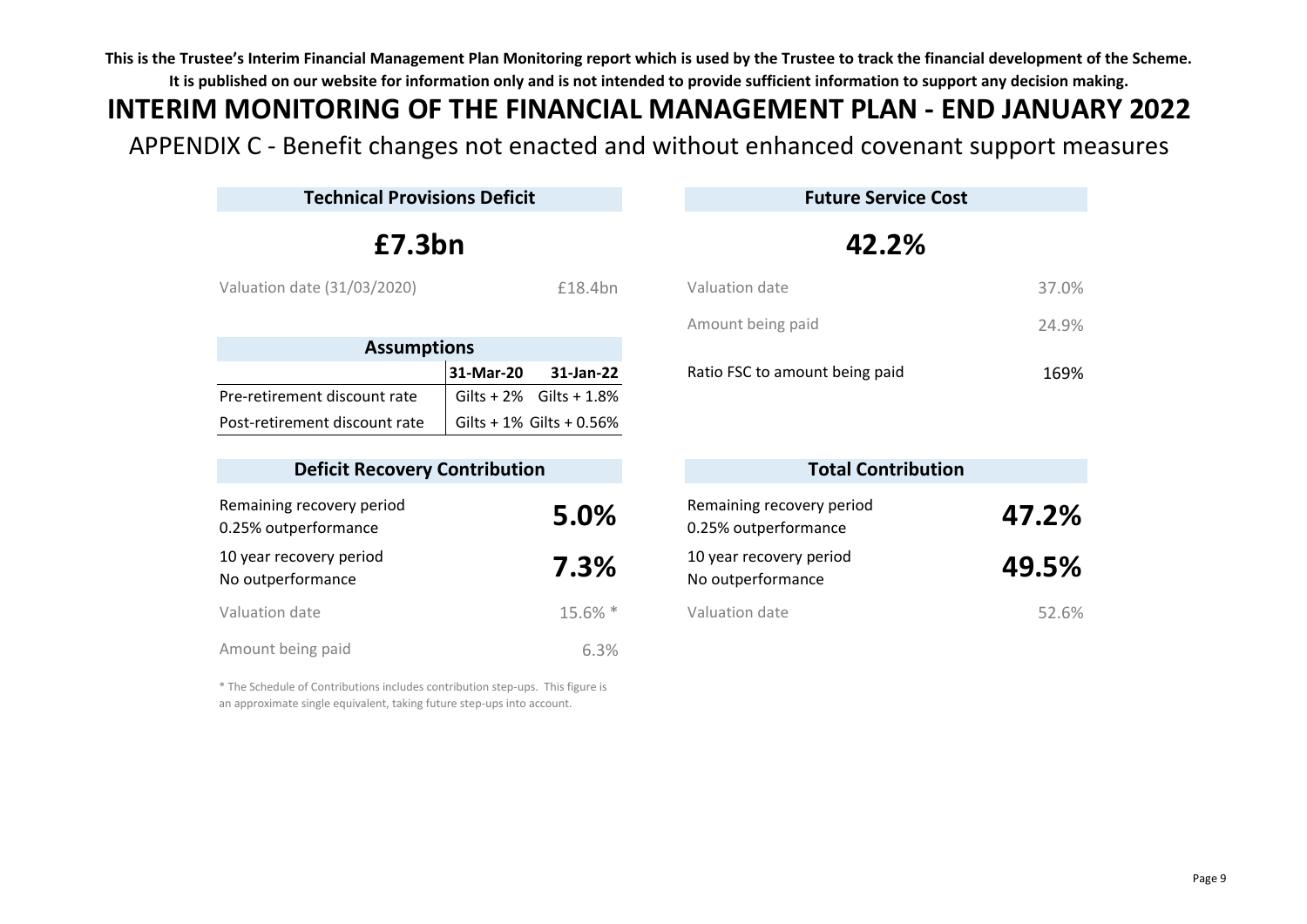# JNC-proposed benefit structure implemented in April 2022 **INTERIM MONITORING OF THE FINANCIAL MANAGEMENT PLAN - END DECEMBER 2021**

| <b>Technical Provisions Deficit</b>                           |                                    | <b>Self-Sufficiency Deficit</b>                   |                                      |                                                                | <b>Affordable Risk Capacity (ARC)</b> |  |  |
|---------------------------------------------------------------|------------------------------------|---------------------------------------------------|--------------------------------------|----------------------------------------------------------------|---------------------------------------|--|--|
| £2.6bn                                                        |                                    |                                                   | £30.9bn                              |                                                                | £34 - 37bn                            |  |  |
| Valuation date (31/03/2020)                                   | £14.1bn                            | Valuation date                                    | £35.5bn                              | Valuation date                                                 | £30 - 33bn                            |  |  |
| Liability                                                     | £94.8bn                            | Liability                                         | £123.1bn                             | <b>IRMM</b><br>(Self-sufficiency deficit as percentage of ARC) | 87%                                   |  |  |
| Pre-retirement discount rate<br>Post-retirement discount rate | Gilts + $2.45%$<br>Gilts + $0.56%$ | Discount rate                                     | Gilts + $0.56%$                      | Valuation date                                                 | 113%                                  |  |  |
|                                                               |                                    |                                                   |                                      |                                                                | IRMM: Amber                           |  |  |
| <b>Future Service Cost</b>                                    |                                    |                                                   | <b>Deficit Recovery Contribution</b> |                                                                | <b>Total Contribution</b>             |  |  |
| 27.5%                                                         |                                    | Remaining recovery period<br>0.25% outperformance | 0.0%                                 | Remaining recovery period<br>0.25% outperformance              | 27.5%                                 |  |  |
| Ratio FSC to amount being paid                                | 110%                               | 10 year recovery period<br>No outperformance      | 2.6%                                 | 10 year recovery period<br>No outperformance                   | 30.1%                                 |  |  |
| Valuation date (amount being paid)                            | 24.9%                              | Valuation date                                    | 6.3%                                 | Valuation date                                                 | 31.2%                                 |  |  |
| <b>Future Service Cost:</b>                                   | Green                              |                                                   | DRC Adequacy:<br>Green               |                                                                | Total contribution:<br>Green          |  |  |
| <b>Assets</b>                                                 |                                    |                                                   | <b>Metrics</b>                       |                                                                | Covenant                              |  |  |
| £92.2bn                                                       |                                    |                                                   | 31-Mar-20<br>31-Dec-21               |                                                                | <b>Strong</b>                         |  |  |
| Valuation date                                                | £66.5bn                            | Metric A                                          | 7.1<br>10.0                          | Valuation date                                                 | Strong                                |  |  |
| 'Breakeven' discount rate                                     | Gilts + 1.36%<br>CPI - 0.18%       | Metric B<br>Metric C                              | $-4.0$<br>4.5<br>40.6<br>45.2        |                                                                | Covenant:<br>Green                    |  |  |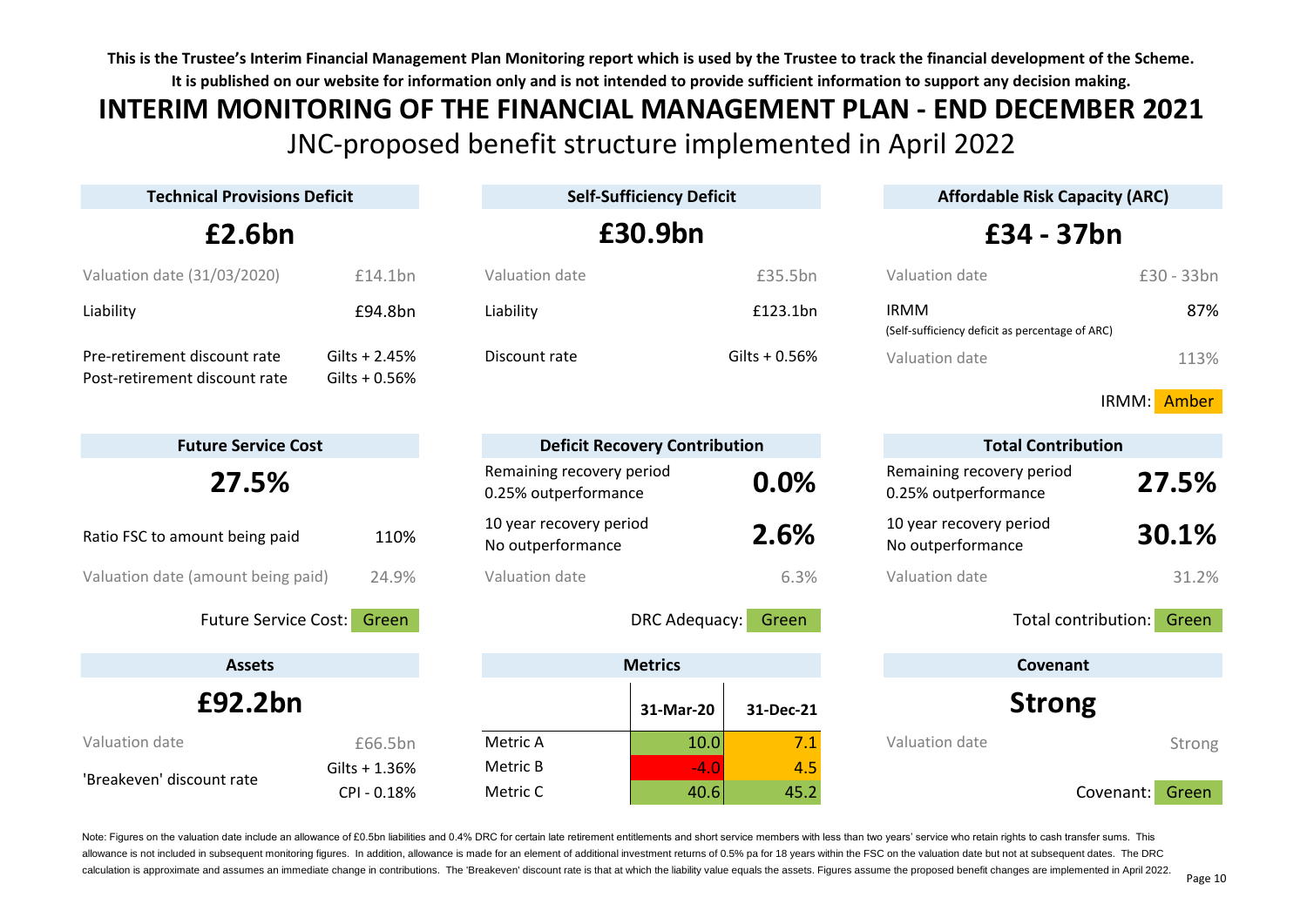# Benefit changes not enacted and without enhanced covenant support measures **INTERIM MONITORING OF THE FINANCIAL MANAGEMENT PLAN - END DECEMBER 2021**

| <b>Technical Provisions Deficit</b>               |           |                               |  | <b>Future Service Cost</b>                        |       |  |
|---------------------------------------------------|-----------|-------------------------------|--|---------------------------------------------------|-------|--|
| E7.2bn                                            |           |                               |  | 44.0%                                             |       |  |
| Valuation date (31/03/2020)                       |           | £18.4bn                       |  | Valuation date                                    | 37.0% |  |
|                                                   |           |                               |  | Amount being paid                                 | 24.9% |  |
| <b>Assumptions</b>                                |           |                               |  |                                                   |       |  |
|                                                   | 31-Mar-20 | 31-Dec-21                     |  | Ratio FSC to amount being paid                    |       |  |
| Pre-retirement discount rate                      |           | Gilts + $2\%$ Gilts + $1.8\%$ |  |                                                   |       |  |
| Post-retirement discount rate                     |           | Gilts + $1\%$ Gilts + 0.56%   |  |                                                   |       |  |
| <b>Deficit Recovery Contribution</b>              |           |                               |  | <b>Total Contribution</b>                         |       |  |
| Remaining recovery period<br>0.25% outperformance |           | 4.8%                          |  | Remaining recovery period<br>0.25% outperformance | 48.8% |  |
| 10 year recovery period<br>No outperformance      |           | 7.2%                          |  | 10 year recovery period<br>No outperformance      | 51.2% |  |
| Valuation date                                    |           | 15.6% *                       |  | Valuation date                                    | 52.6% |  |
| Amount being paid                                 |           | 6.3%                          |  |                                                   |       |  |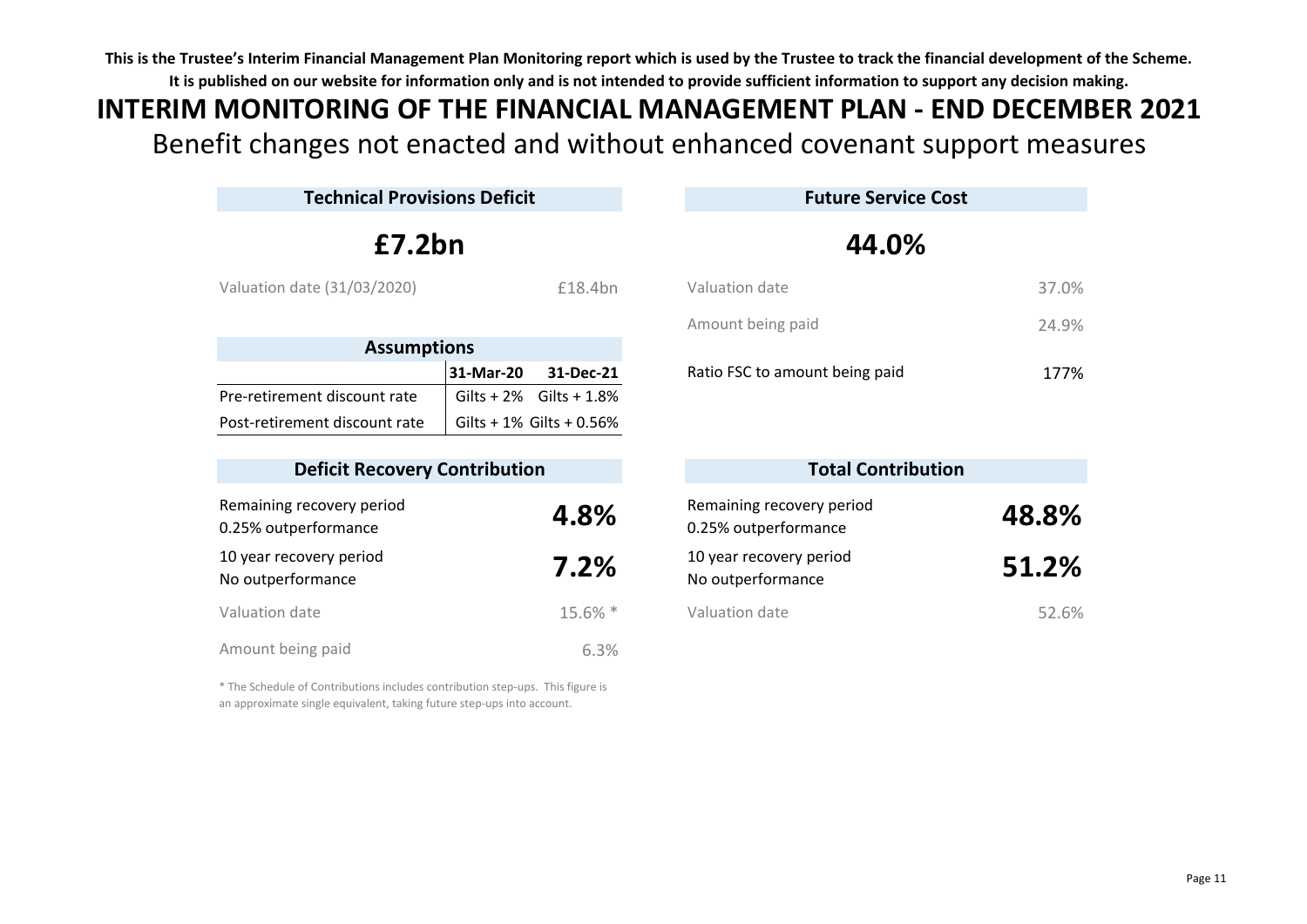# JNC-proposed benefit structure implemented in April 2022 **INTERIM MONITORING OF THE FINANCIAL MANAGEMENT PLAN - END NOVEMBER 2021**

| <b>Technical Provisions Deficit</b>                           |                                   |                                                   | <b>Self-Sufficiency Deficit</b>  |                                                                | <b>Affordable Risk Capacity (ARC)</b> |  |
|---------------------------------------------------------------|-----------------------------------|---------------------------------------------------|----------------------------------|----------------------------------------------------------------|---------------------------------------|--|
| £6.8bn                                                        |                                   | £39.6bn                                           |                                  | £36 - 39bn                                                     |                                       |  |
| Valuation date (31/03/2020)                                   | £14.1bn                           | Valuation date                                    | £35.5bn                          | Valuation date                                                 | £30 - 33bn                            |  |
| Liability                                                     | £99.9bn                           | Liability                                         | £132.7bn                         | <b>IRMM</b><br>(Self-sufficiency deficit as percentage of ARC) | 105%                                  |  |
| Pre-retirement discount rate<br>Post-retirement discount rate | $Gilts + 2.65%$<br>Gilts $+0.56%$ | Discount rate                                     | Gilts + $0.56%$                  | Valuation date                                                 | 113%                                  |  |
|                                                               |                                   |                                                   |                                  |                                                                | IRMM:<br>Amber                        |  |
| <b>Future Service Cost</b>                                    |                                   | <b>Deficit Recovery Contribution</b>              |                                  | <b>Total Contribution</b>                                      |                                       |  |
| 28.7%                                                         |                                   | Remaining recovery period<br>0.25% outperformance | 2.1%                             | Remaining recovery period<br>0.25% outperformance              | 30.8%                                 |  |
| Ratio FSC to amount being paid                                | 115%                              | 10 year recovery period<br>No outperformance      | 6.7%                             | 10 year recovery period<br>No outperformance                   | 35.4%                                 |  |
| Valuation date (amount being paid)                            | 24.9%                             | Valuation date                                    | 6.3%                             | Valuation date                                                 | 31.2%                                 |  |
| Future Service Cost: Amber                                    |                                   |                                                   | DRC Adequacy:<br>Amber           | Total contribution: Amber                                      |                                       |  |
| <b>Assets</b>                                                 |                                   | <b>Metrics</b>                                    |                                  | Covenant                                                       |                                       |  |
| £93.1bn                                                       |                                   |                                                   | 31-Mar-20<br>30-Nov-21           | <b>Strong</b>                                                  |                                       |  |
| Valuation date                                                | £66.5bn                           | Metric A                                          | 10.0<br>4.8                      | Valuation date                                                 | Strong                                |  |
| 'Breakeven' discount rate                                     | $Gilts + 1.63%$<br>CPI-0.26%      | Metric B<br>Metric C                              | $-4.0$<br>$-2.0$<br>40.6<br>36.4 |                                                                | Covenant:<br>Green                    |  |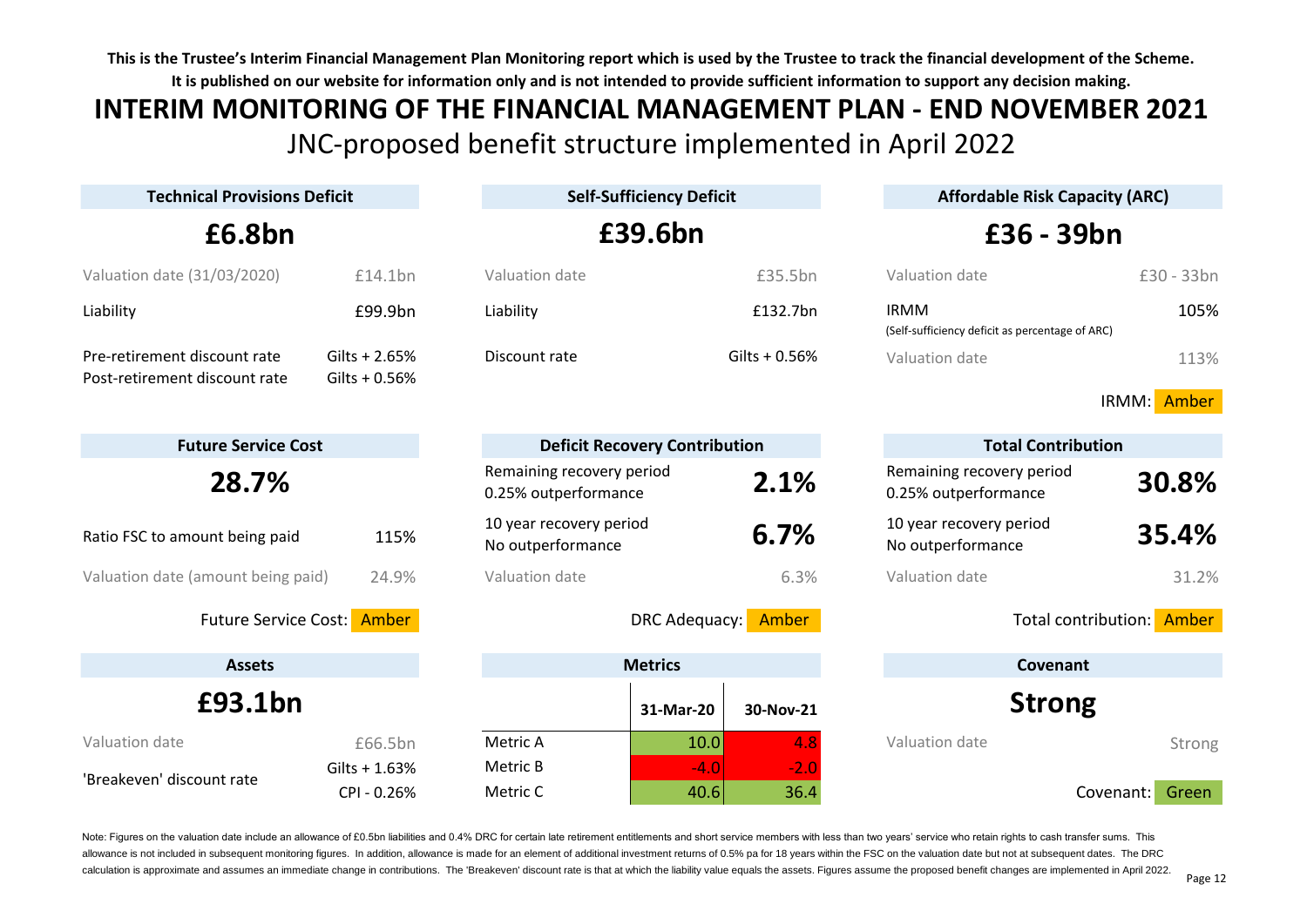# Benefit changes not enacted and without enhanced covenant support measures **INTERIM MONITORING OF THE FINANCIAL MANAGEMENT PLAN - END NOVEMBER 2021**

| <b>Technical Provisions Deficit</b>               |                          |                                                   | <b>Future Service Cost</b> |  |  |
|---------------------------------------------------|--------------------------|---------------------------------------------------|----------------------------|--|--|
| £12.6bn                                           |                          | 47.9%                                             |                            |  |  |
| Valuation date (31/03/2020)                       | £18.4bn                  | Valuation date                                    |                            |  |  |
|                                                   |                          | Amount being paid                                 |                            |  |  |
| <b>Assumptions</b>                                |                          |                                                   |                            |  |  |
|                                                   | 31-Mar-20<br>30-Nov-21   | Ratio FSC to amount being paid                    |                            |  |  |
| Pre-retirement discount rate                      | Gilts + 2% Gilts + 1.9%  |                                                   |                            |  |  |
| Post-retirement discount rate                     | Gilts + 1% Gilts + 0.56% |                                                   |                            |  |  |
| <b>Deficit Recovery Contribution</b>              |                          | <b>Total Contribution</b>                         |                            |  |  |
| Remaining recovery period<br>0.25% outperformance | 9.4%                     | Remaining recovery period<br>0.25% outperformance | 57.3%                      |  |  |
| 10 year recovery period<br>No outperformance      | 12.2%                    | 10 year recovery period<br>No outperformance      | 60.1%                      |  |  |
| Valuation date                                    | 15.6% *                  | Valuation date                                    |                            |  |  |
| Amount being paid                                 | 6.3%                     |                                                   |                            |  |  |

| Ratio ESC to amount heing naid | 192%  |
|--------------------------------|-------|
| Amount being paid              | 24.9% |
| Valuation date                 | 37.0% |

| <b>Total Contribution</b>                      |       |
|------------------------------------------------|-------|
| emaining recovery period<br>25% outperformance | 57.3% |
| ) year recovery period<br>o outperformance     | 60.1% |
| aluation date                                  | 52.6% |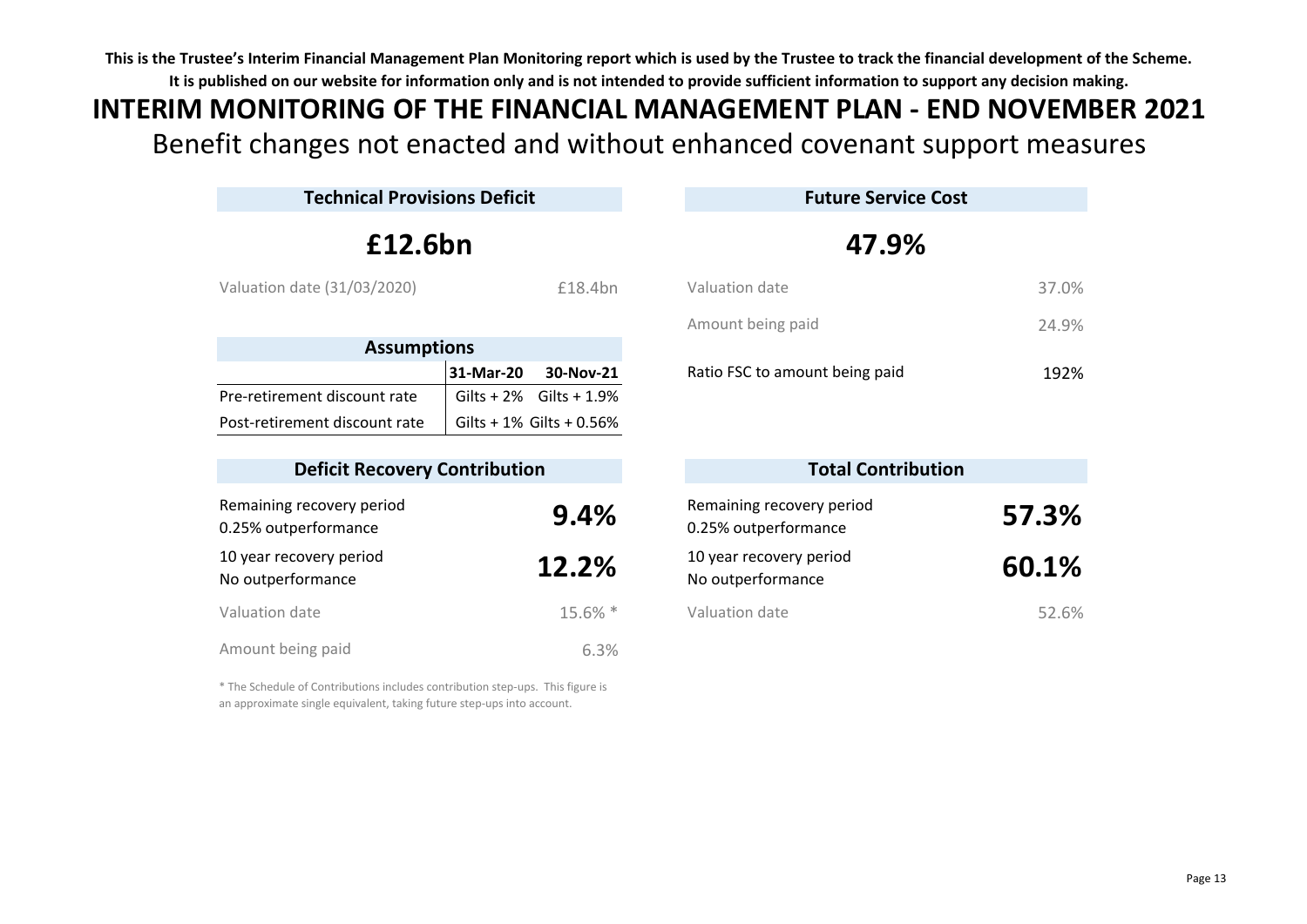# JNC-proposed benefit structure implemented in April 2022 **INTERIM MONITORING OF THE FINANCIAL MANAGEMENT PLAN - END OCTOBER 2021**

| <b>Technical Provisions Deficit</b>                           |                                      |                                                   | <b>Self-Sufficiency Deficit</b> |                           | <b>Affordable Risk Capacity (ARC)</b>                          |                           |
|---------------------------------------------------------------|--------------------------------------|---------------------------------------------------|---------------------------------|---------------------------|----------------------------------------------------------------|---------------------------|
| £5.4bn                                                        |                                      |                                                   | £34.5bn                         |                           |                                                                | £34 - 38bn                |
| Valuation date (31/03/2020)                                   | £14.1bn                              | Valuation date                                    |                                 | £35.5bn                   | Valuation date                                                 | £30 - 33bn                |
| Liability                                                     | £95.9bn                              | Liability                                         |                                 | £125.0bn                  | <b>IRMM</b><br>(Self-sufficiency deficit as percentage of ARC) | 95%                       |
| Pre-retirement discount rate<br>Post-retirement discount rate | Gilts + $2.45%$<br>Gilts $+0.54%$    | Discount rate                                     |                                 | Gilts + 0.54%             | Valuation date                                                 | 113%                      |
|                                                               |                                      |                                                   |                                 |                           |                                                                | IRMM:<br>Amber            |
| <b>Future Service Cost</b>                                    | <b>Deficit Recovery Contribution</b> |                                                   |                                 | <b>Total Contribution</b> |                                                                |                           |
| 27.9%                                                         |                                      | Remaining recovery period<br>0.25% outperformance |                                 | 1.4%                      | Remaining recovery period<br>0.25% outperformance              | 29.3%                     |
| Ratio FSC to amount being paid                                | 112%                                 | 10 year recovery period<br>No outperformance      |                                 | 5.4%                      | 10 year recovery period<br>No outperformance                   | 33.3%                     |
| Valuation date (amount being paid)                            | 24.9%                                | Valuation date                                    |                                 | 6.3%                      | Valuation date                                                 | 31.2%                     |
| <b>Future Service Cost:</b>                                   | Green                                |                                                   | DRC Adequacy:                   | Green                     |                                                                | Total contribution: Amber |
| <b>Assets</b>                                                 |                                      | <b>Metrics</b>                                    |                                 |                           | Covenant                                                       |                           |
| £90.5bn                                                       |                                      |                                                   | 31-Mar-20                       | 31-Oct-21                 | <b>Strong</b>                                                  |                           |
| Valuation date                                                | £66.5bn                              | Metric A                                          | 10.0                            | 7.0                       | Valuation date                                                 | Strong                    |
| 'Breakeven' discount rate                                     | Gilts + 1.49%<br>CPI - 0.13%         | Metric B<br>Metric C                              | $-4.0$<br>40.6                  | 1.7<br>41.6               |                                                                | Covenant:<br>Green        |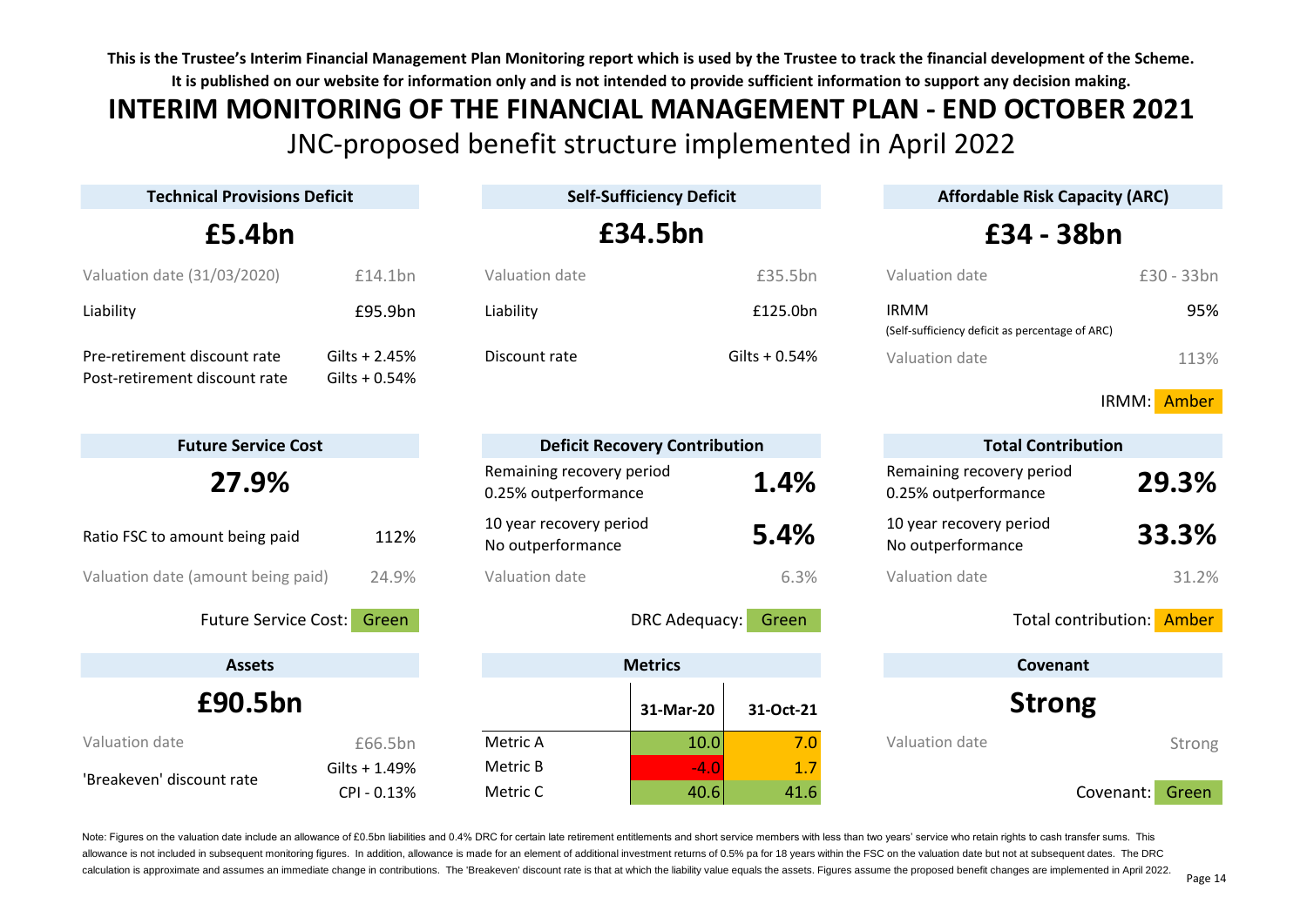# Benefit changes not enacted and without enhanced covenant support measures **INTERIM MONITORING OF THE FINANCIAL MANAGEMENT PLAN - END OCTOBER 2021**

| <b>Technical Provisions Deficit</b>               |           | <b>Future Service Cost</b>  |                                                   |       |
|---------------------------------------------------|-----------|-----------------------------|---------------------------------------------------|-------|
| £10.1bn                                           |           |                             | 45.3%                                             |       |
| Valuation date (31/03/2020)                       |           | £18.4bn                     | Valuation date                                    |       |
|                                                   |           |                             | Amount being paid                                 |       |
| <b>Assumptions</b>                                |           |                             |                                                   |       |
|                                                   | 31-Mar-20 | 31-Oct-21                   | Ratio FSC to amount being paid                    |       |
| Pre-retirement discount rate                      |           | $Gilts + 2%$ $Gilts + 1.8%$ |                                                   |       |
| Post-retirement discount rate                     |           | Gilts + 1% Gilts + 0.54%    |                                                   |       |
| <b>Deficit Recovery Contribution</b>              |           |                             | <b>Total Contribution</b>                         |       |
| Remaining recovery period<br>0.25% outperformance |           | 7.3%                        | Remaining recovery period<br>0.25% outperformance | 52.6% |
| 10 year recovery period<br>No outperformance      |           | 10.0%                       | 10 year recovery period<br>No outperformance      |       |
| Valuation date                                    |           | 15.6% *                     | Valuation date                                    |       |
| Amount being paid                                 |           | 6.3%                        |                                                   |       |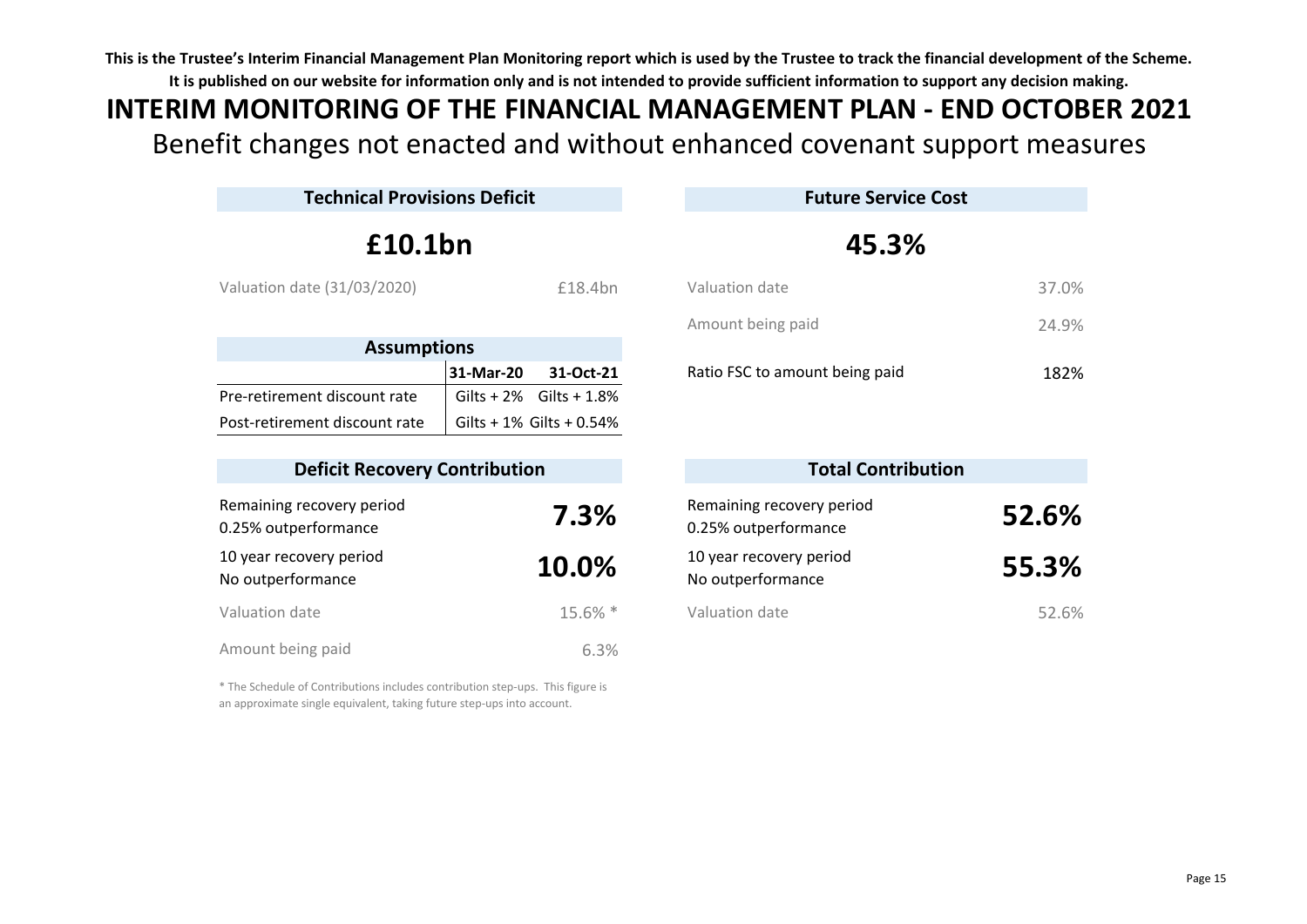# JNC-proposed benefit structure implemented in April 2022 **INTERIM MONITORING OF THE FINANCIAL MANAGEMENT PLAN - END SEPTEMBER 2021**

| <b>Technical Provisions Deficit</b> |                 | <b>Self-Sufficiency Deficit</b>                   |                        | <b>Affordable Risk Capacity (ARC)</b>                          |                    |  |  |
|-------------------------------------|-----------------|---------------------------------------------------|------------------------|----------------------------------------------------------------|--------------------|--|--|
| £3.2bn                              |                 | £30.4bn                                           |                        |                                                                | £33 - 36bn         |  |  |
| Valuation date (31/03/2020)         | £14.1bn         | Valuation date                                    | £35.5bn                | Valuation date                                                 | £30 - 33bn         |  |  |
| Liability                           | £90.7bn         | Liability                                         | £117.9bn               | <b>IRMM</b><br>(Self-sufficiency deficit as percentage of ARC) | 88%                |  |  |
| Pre-retirement discount rate        | Gilts $+2.45%$  | Discount rate                                     | Gilts + 0.54%          | Valuation date                                                 | 113%               |  |  |
| Post-retirement discount rate       | Gilts + $0.54%$ |                                                   |                        |                                                                | IRMM: Amber        |  |  |
| <b>Future Service Cost</b>          |                 | <b>Deficit Recovery Contribution</b>              |                        | <b>Total Contribution</b>                                      |                    |  |  |
| 26.3%                               |                 | Remaining recovery period<br>0.25% outperformance | 0.2%                   | Remaining recovery period<br>0.25% outperformance              | 26.5%              |  |  |
| Ratio FSC to amount being paid      | 106%            | 10 year recovery period<br>No outperformance      | 3.2%                   | 10 year recovery period<br>No outperformance                   | 29.5%              |  |  |
| Valuation date (amount being paid)  | 24.9%           | Valuation date                                    | 6.3%                   | Valuation date                                                 | 31.2%              |  |  |
| <b>Future Service Cost:</b>         | Green           |                                                   | DRC Adequacy:<br>Green | Total contribution:                                            | Green              |  |  |
| <b>Assets</b>                       |                 | <b>Metrics</b>                                    |                        | Covenant                                                       |                    |  |  |
| £87.5bn                             |                 | 31-Mar-20                                         | 30-Sep-21              | <b>Strong</b>                                                  |                    |  |  |
| Valuation date                      | £66.5bn         | Metric A                                          | 7.5<br>10.0            | Valuation date                                                 | Strong             |  |  |
|                                     |                 | Metric B                                          | $-4.0$<br>4.3          |                                                                |                    |  |  |
|                                     |                 | Metric C                                          | 45.6<br>40.6           |                                                                | Green<br>Covenant: |  |  |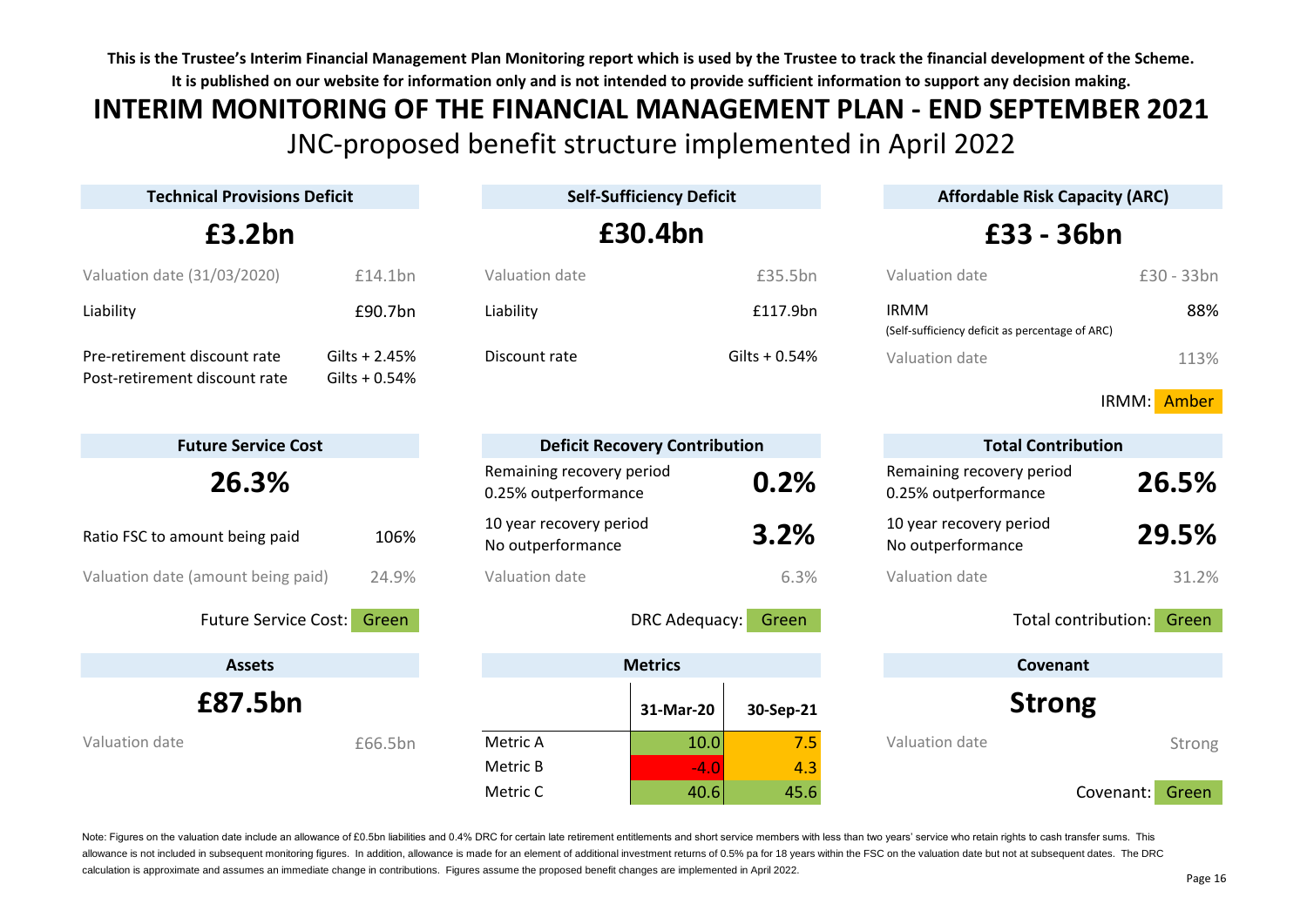# Benefit changes not enacted and without enhanced covenant support measures **INTERIM MONITORING OF THE FINANCIAL MANAGEMENT PLAN - END SEPTEMBER 2021**

| <b>Technical Provisions Deficit</b>               |              |                          |                                                   | <b>Future Service Cost</b> |  |  |
|---------------------------------------------------|--------------|--------------------------|---------------------------------------------------|----------------------------|--|--|
| £7.5bn                                            |              |                          | 42.2%                                             |                            |  |  |
| Valuation date (31/03/2020)<br>£18.4bn            |              |                          | Valuation date                                    |                            |  |  |
|                                                   |              |                          | Amount being paid                                 |                            |  |  |
| <b>Assumptions</b>                                |              |                          |                                                   |                            |  |  |
|                                                   | 31-Mar-20    | 30-Sep-21                | Ratio FSC to amount being paid                    |                            |  |  |
| Pre-retirement discount rate                      | Gilts $+2\%$ | Gilts + 1.8%             |                                                   |                            |  |  |
| Post-retirement discount rate                     |              | Gilts + 1% Gilts + 0.54% |                                                   |                            |  |  |
| <b>Deficit Recovery Contribution</b>              |              |                          | <b>Total Contribution</b>                         |                            |  |  |
| Remaining recovery period<br>0.25% outperformance |              | 5.1%                     | Remaining recovery period<br>0.25% outperformance | 47.3%                      |  |  |
| 10 year recovery period<br>No outperformance      |              | 7.5%                     | 10 year recovery period<br>No outperformance      |                            |  |  |
| Valuation date                                    |              | 15.6% *                  | Valuation date                                    |                            |  |  |
| Amount being paid                                 |              | 6.3%                     |                                                   |                            |  |  |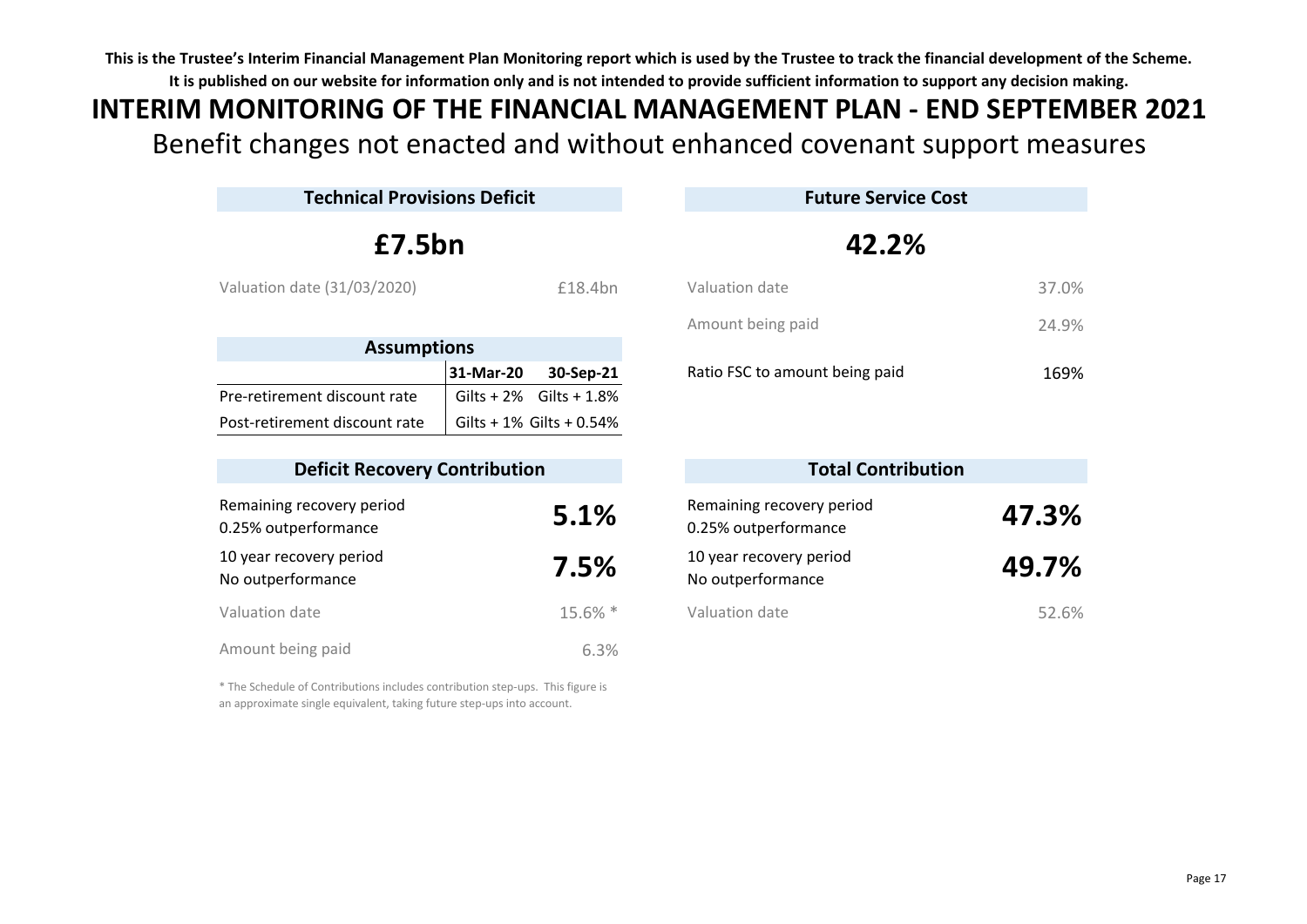# **INTERIM MONITORING OF THE FINANCIAL MANAGEMENT PLAN** JNC-proposed benefit structure implemented in April 2022

### **Technical Provisions - Assumptions**

|                                       | 31-Mar-20       | 30-Sep-21        | 31-Oct-21        | 30-Nov-21       | 31-Dec-21       | 31-Jan-22        |
|---------------------------------------|-----------------|------------------|------------------|-----------------|-----------------|------------------|
| FBB Pre ret 30 yr expected return 55% | Gilts $+ 5.28%$ | Gilts + $3.60%$  | Gilts + $3.60%$  | Gilts $+4.06%$  | Gilts + $3.72%$ | Gilts $+3.72%$   |
| Pre-retirement discount rate          | Gilts $+2.75%$  | Gilts + $2.45%$  | Gilts + $2.45%$  | Gilts + $2.65%$ | Gilts + $2.45%$ | Gilts $+2.45%$   |
| Post-retirement discount rate         | Gilts $+1\%$    | Gilts + $0.54\%$ | Gilts + $0.54\%$ | Gilts $+0.56%$  | Gilts $+0.56%$  | Gilts + $0.56\%$ |
| Gilts (single equivalent) nominal     | 0.7%            | 1.3%             | 1.0%             | 0.7%            | 1.0%            | 1.4%             |
| CPI (single equivalent)               | 2.1%            | 2.6%             | 2.6%             | 2.6%            | 2.6%            | 2.8%             |
| CPI with 2.5% cap (single equivalent) | 1.7%            | 2.0%             | 2.0%             | 2.0%            | 1.9%            | 2.0%             |
| Single equivalent discount rate       | Gilts $+1.6%$   | Gilts $+1.2%$    | Gilts $+1.2%$    | Gilts $+1.3%$   | Gilts $+1.2%$   | Gilts $+1.2%$    |
|                                       | $CPI + 0.3%$    | $CPI - 0.1%$     | $CPI - 0.4%$     | $CPI - 0.6%$    | $CPI - 0.4%$    | $CPI - 0.2%$     |

### **Self-sufficiency - Assumptions**

|                                   | 31-Mar-20    | 30-Sep-21        | 31-Oct-21        | 30-Nov-21     | 31-Dec-21        | 31-Jan-22        |
|-----------------------------------|--------------|------------------|------------------|---------------|------------------|------------------|
| Discount rate                     | Gilts $+1\%$ | Gilts + $0.54\%$ | Gilts + $0.54\%$ | Gilts + 0.56% | Gilts + $0.56\%$ | Gilts + $0.56\%$ |
| Gilts (single equivalent) nominal | 0.7%         | 1.3%             | 1.0%             | 0.7%          | 1.0%             | 1.4%             |
| CPI (single equivalent)           | 2.6%         | 3.1%             | 3.1%             | 3.1%          | 3.1%             | 3.3%             |
| Single equivalent discount rate   | CPI-0.9%     | $CPI - 1.3%$     | $CPI - 1.6%$     | CPI - 1.8%    | CPI - 1.5%       | $CPI - 1.3%$     |

## **Affordable Risk Capacity**

|               | 31-Mar-20 30-Sep-21                                                                | 31-Oct-21 | 30-Nov-21 | 31-Dec-21 | 31-Jan-22 |
|---------------|------------------------------------------------------------------------------------|-----------|-----------|-----------|-----------|
| Discount rate | Gilts + 1.2% Gilts + 0.67% Gilts + 0.66% Gilts + 0.69% Gilts + 0.73% Gilts + 0.78% |           |           |           |           |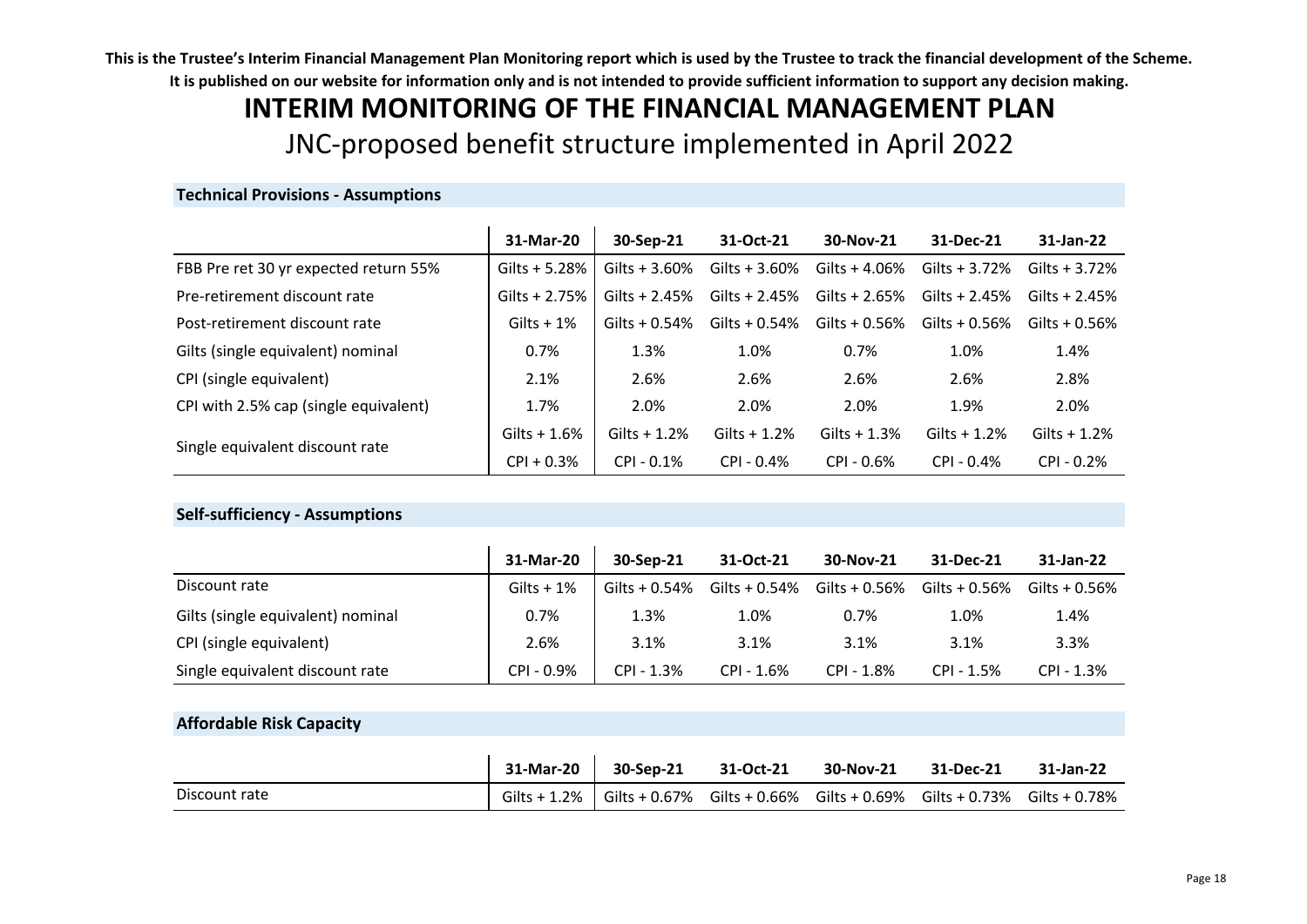# **INTERIM MONITORING OF THE FINANCIAL MANAGEMENT PLAN** JNC-proposed benefit structure implemented in April 2022

# **Technical Provisions**

|                        | 31-Mar-20 | 30-Sep-21 | 31-Oct-21 | 30-Nov-21 | 31-Dec-21 | 31-Jan-22 |
|------------------------|-----------|-----------|-----------|-----------|-----------|-----------|
| Assets <i>Ebn</i>      | 66.5      | 87.5      | 90.5      | 93.1      | 92.2      | 89.3      |
| Liabilities £bn        | 80.6      | 90.7      | 95.9      | 99.9      | 94.8      | 92.2      |
| Deficit £bn            | 14.1      | 3.2       | 5.4       | 6.8       | 2.6       | 2.9       |
| <b>Funded Status %</b> | 83%       | 96%       | 94%       | 93%       | 97%       | 97%       |